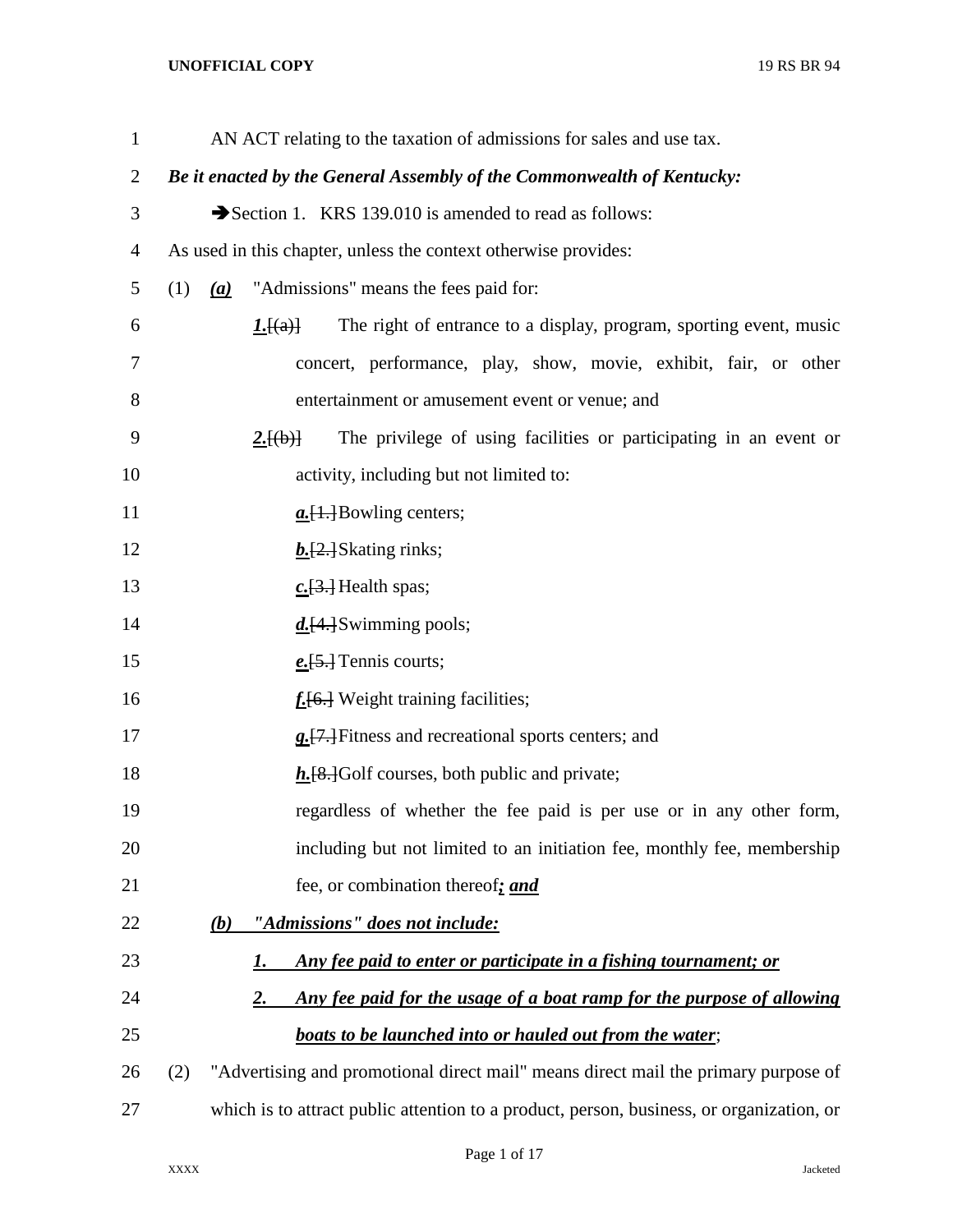| $\mathbf{1}$   |     |           | to attempt to sell, popularize, or secure financial support for a product, person, |  |  |  |  |
|----------------|-----|-----------|------------------------------------------------------------------------------------|--|--|--|--|
| $\overline{2}$ |     |           | business, or organization. As used in this definition, "product" means tangible    |  |  |  |  |
| 3              |     |           | personal property, an item transferred electronically, or a service;               |  |  |  |  |
| 4              | (3) |           | "Business" includes any activity engaged in by any person or caused to be engaged  |  |  |  |  |
| 5              |     |           | in by that person with the object of gain, benefit, or advantage, either direct or |  |  |  |  |
| 6              |     | indirect; |                                                                                    |  |  |  |  |
| 7              | (4) |           | "Commonwealth" means the Commonwealth of Kentucky;                                 |  |  |  |  |
| 8              | (5) |           | "Department" means the Department of Revenue;                                      |  |  |  |  |
| 9              | (6) | (a)       | "Digital audio-visual works" means a series of related images which, when          |  |  |  |  |
| 10             |     |           | shown in succession, impart an impression of motion, with accompanying             |  |  |  |  |
| 11             |     |           | sounds, if any.                                                                    |  |  |  |  |
| 12             |     | (b)       | "Digital audio-visual works" includes movies, motion pictures, musical             |  |  |  |  |
| 13             |     |           | videos, news and entertainment programs, and live events.                          |  |  |  |  |
| 14             |     | (c)       | "Digital audio-visual works" shall not include video greeting cards, video         |  |  |  |  |
| 15             |     |           | games, and electronic games;                                                       |  |  |  |  |
| 16             | (7) | (a)       | "Digital audio works" means works that result from the fixation of a series of     |  |  |  |  |
| 17             |     |           | musical, spoken, or other sounds.                                                  |  |  |  |  |
| 18             |     | (b)       | "Digital audio works" includes ringtones, recorded or live songs, music,           |  |  |  |  |
| 19             |     |           | readings of books or other written materials, speeches, or other sound             |  |  |  |  |
| 20             |     |           | recordings.                                                                        |  |  |  |  |
| 21             |     | (c)       | "Digital audio works" shall not include audio greeting cards sent by electronic    |  |  |  |  |
| 22             |     |           | mail;                                                                              |  |  |  |  |
| 23             | (8) | (a)       | "Digital books" means works that are generally recognized in the ordinary and      |  |  |  |  |
| 24             |     |           | usual sense as books, including any literary work expressed in words,              |  |  |  |  |
| 25             |     |           | numbers, or other verbal or numerical symbols or indicia if the literary work is   |  |  |  |  |
| 26             |     |           | generally recognized in the ordinary or usual sense as a book.                     |  |  |  |  |
| 27             |     | (b)       | "Digital books" shall not include digital audio-visual works, digital audio        |  |  |  |  |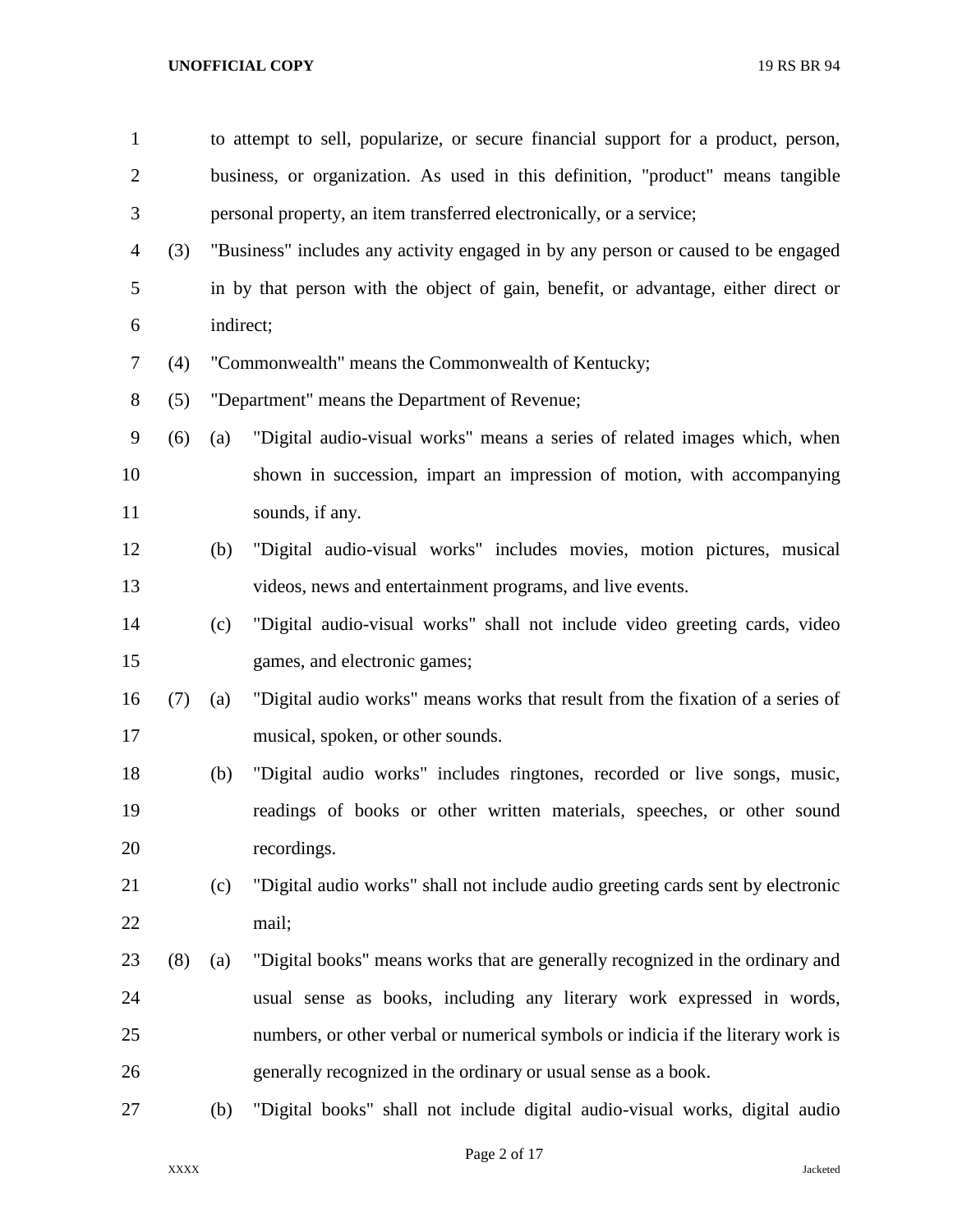| $\mathbf{1}$   |            | works, periodicals, magazines, newspapers, or other news or information             |
|----------------|------------|-------------------------------------------------------------------------------------|
| $\overline{2}$ |            | products, chat rooms, or Web logs;                                                  |
| 3              | (9)<br>(a) | "Digital code" means a code which provides a purchaser with a right to obtain       |
| $\overline{4}$ |            | one (1) or more types of digital property. A "digital code" may be obtained by      |
| 5              |            | any means, including electronic mail messaging or by tangible means,                |
| 6              |            | regardless of the code's designation as a song code, video code, or book code.      |
| 7              | (b)        | "Digital code" shall not include a code that represents:                            |
| 8              |            | 1.<br>A stored monetary value that is deducted from a total as it is used by the    |
| 9              |            | purchaser; or                                                                       |
| 10             |            | A redeemable card, gift card, or gift certificate that entitles the holder to<br>2. |
| 11             |            | select specific types of digital property;                                          |
| 12             | $(10)$ (a) | "Digital property" means any of the following which is transferred                  |
| 13             |            | electronically:                                                                     |
| 14             |            | Digital audio works;<br>1.                                                          |
| 15             |            | Digital books;<br>2.                                                                |
| 16             |            | Finished artwork;<br>3.                                                             |
| 17             |            | Digital photographs;<br>4.                                                          |
| 18             |            | Periodicals;<br>5.                                                                  |
| 19             |            | 6.<br>Newspapers;                                                                   |
| 20             |            | Magazines;<br>7.                                                                    |
| 21             |            | Video greeting cards;<br>8.                                                         |
| 22             |            | Audio greeting cards;<br>9.                                                         |
| 23             |            | Video games;<br>10.                                                                 |
| 24             |            | Electronic games; or<br>11.                                                         |
| 25             |            | Any digital code related to this property.<br>12.                                   |
| 26             | (b)        | "Digital property" shall not include digital audio-visual works or satellite        |
| 27             |            | radio programming;                                                                  |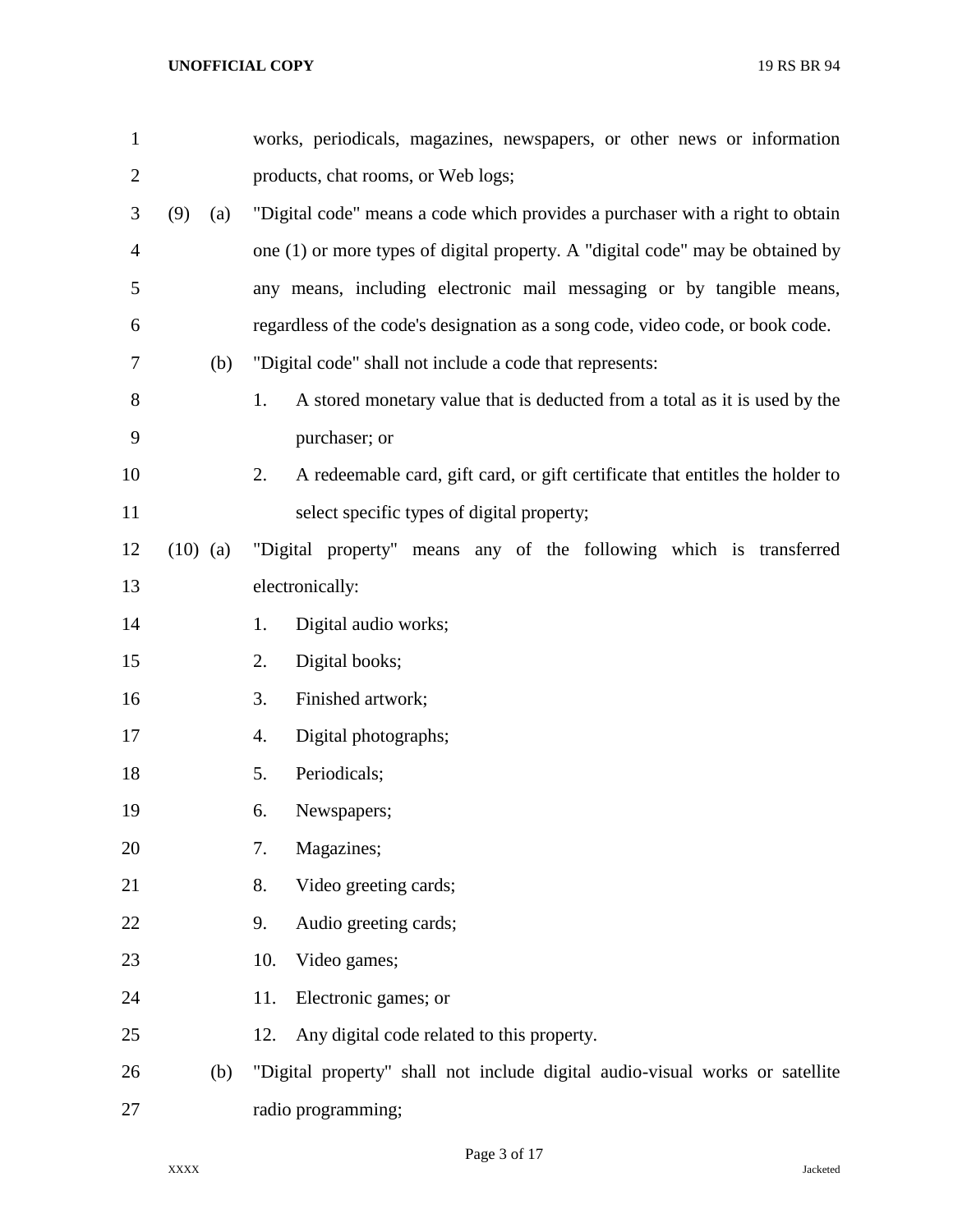**UNOFFICIAL COPY** 19 RS BR 94

- (11) (a) "Direct mail" means printed material delivered or distributed by United States mail or other delivery service to a mass audience or to addressees on a mailing list provided by the purchaser or at the direction of the purchaser when the cost of the items are not billed directly to the recipient.
- (b) "Direct mail" includes tangible personal property supplied directly or indirectly by the purchaser to the direct mail retailer for inclusion in the package containing the printed material.
- (c) "Direct mail" does not include multiple items of printed material delivered to a single address;
- (12) "Directly used in the manufacturing or industrial processing process" means the process within a plant facility that commences with the movement of raw materials from storage into a continuous, unbroken, integrated process and ends when the finished product is packaged and ready for sale;
- (13) "Extended warranty services" means services provided through a service contract agreement between the contract provider and the purchaser where the purchaser agrees to pay compensation for the contract and the provider agrees to repair, replace, support, or maintain tangible personal property or digital property according to the terms of the contract if:
- (a) The service contract agreement is sold or purchased on or after July 1, 2018; and
- (b) The tangible personal property or digital property for which the service contract agreement is provided is subject to tax under this chapter or under KRS 138.460;
- (14) (a) "Finished artwork" means final art that is used for actual reproduction by photomechanical or other processes or for display purposes.
- (b) "Finished artwork" includes:
- 27 1. Assemblies;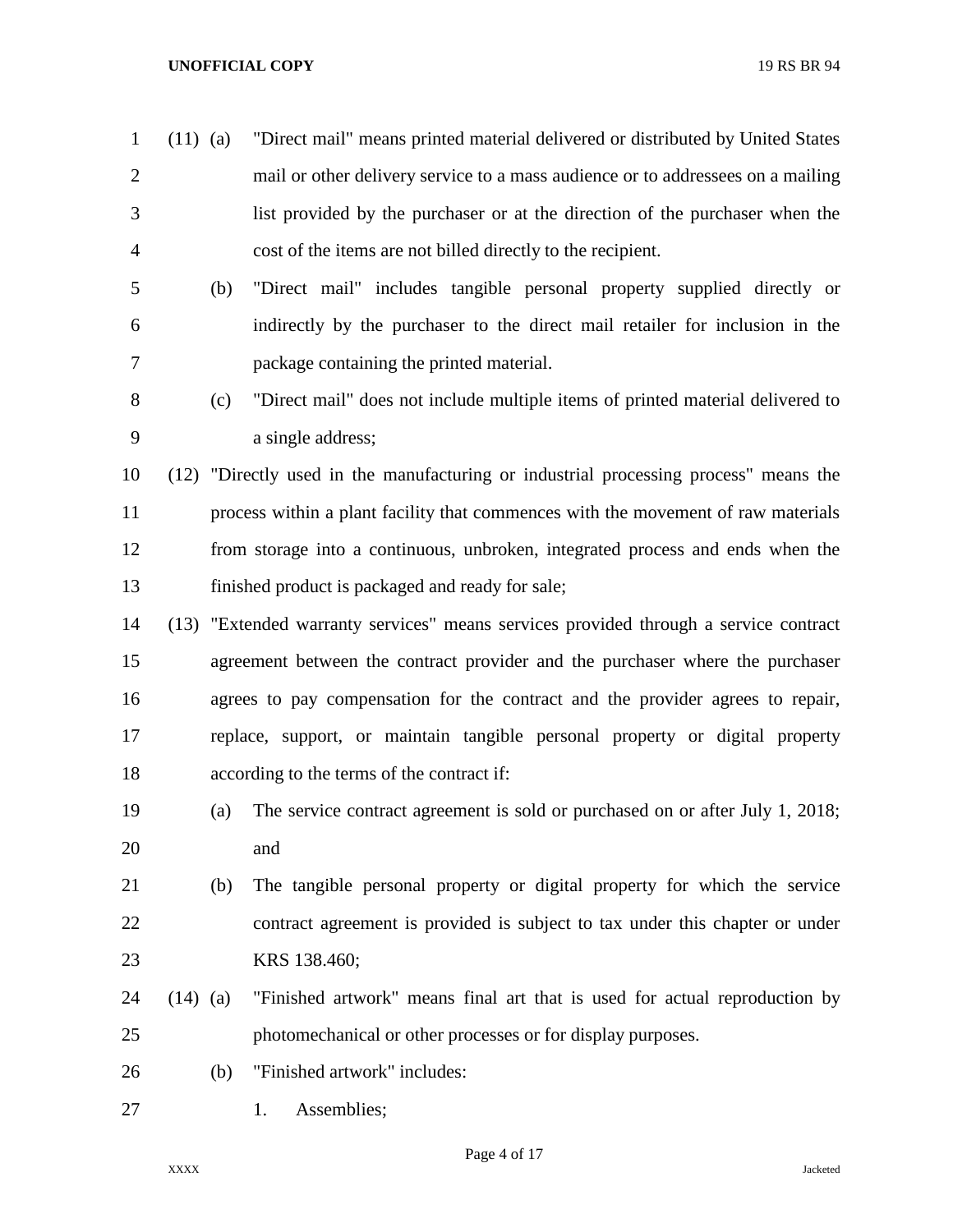| 1              |            | 2.  | Charts;                                                                        |
|----------------|------------|-----|--------------------------------------------------------------------------------|
| $\overline{2}$ |            | 3.  | Designs;                                                                       |
| 3              |            | 4.  | Drawings;                                                                      |
| 4              |            | 5.  | Graphs;                                                                        |
| 5              |            | 6.  | Illustrative materials;                                                        |
| 6              |            | 7.  | Lettering;                                                                     |
| 7              |            | 8.  | Mechanicals;                                                                   |
| 8              |            | 9.  | Paintings; and                                                                 |
| 9              |            | 10. | Paste-ups;                                                                     |
| 10             | $(15)$ (a) |     | "Gross receipts" and "sales price" mean the total amount or consideration,     |
| 11             |            |     | including cash, credit, property, and services, for which tangible personal    |
| 12             |            |     | property, digital property, or services are sold, leased, or rented, valued in |
| 13             |            |     | money, whether received in money or otherwise, without any deduction for       |
| 14             |            |     | any of the following:                                                          |
| 15             |            | 1.  | The retailer's cost of the tangible personal property or digital property      |
| 16             |            |     | sold;                                                                          |
| 17             |            | 2.  | The cost of the materials used, labor or service cost, interest, losses, all   |
| 18             |            |     | costs of transportation to the retailer, all taxes imposed on the retailer, or |
| 19             |            |     | any other expense of the retailer;                                             |
| 20             |            | 3.  | Charges by the retailer for any services necessary to complete the sale;       |
| 21             |            | 4.  | Delivery charges, which are defined as charges by the retailer for the         |
| 22             |            |     | preparation and delivery to a location designated by the purchaser             |
| 23             |            |     | including transportation, shipping, postage, handling, crating, and            |
| 24             |            |     | packing;                                                                       |
| 25             |            | 5.  | Any amount for which credit is given to the purchaser by the retailer,         |
| 26             |            |     | other than credit for tangible personal property or digital property traded    |
| 27             |            |     | when the tangible personal property or digital property traded is of like      |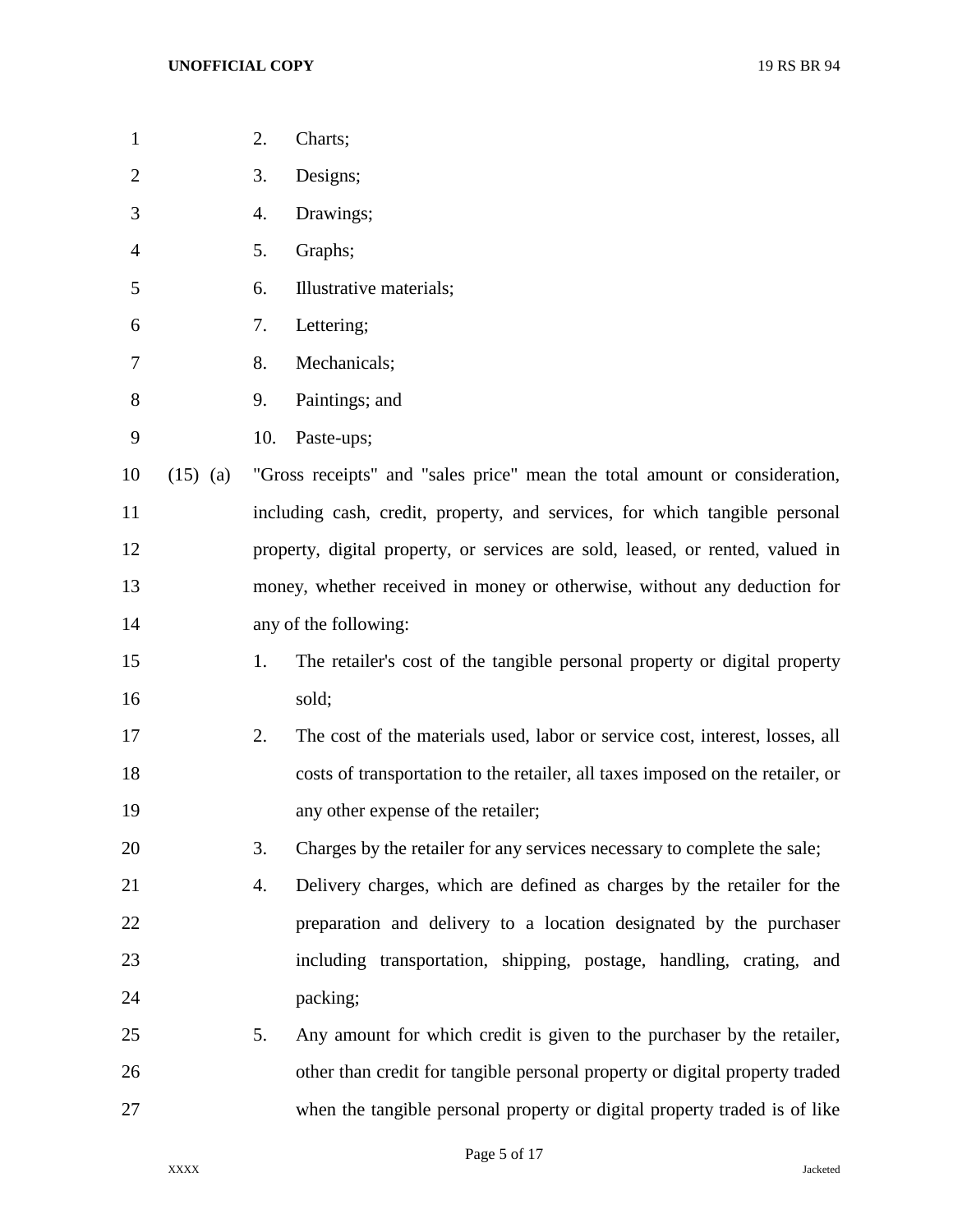| 1              |     |    | kind and character to the property purchased and the property traded is               |
|----------------|-----|----|---------------------------------------------------------------------------------------|
| $\overline{2}$ |     |    | held by the retailer for resale; and                                                  |
| 3              |     | 6. | The amount charged for labor or services rendered in installing or                    |
| 4              |     |    | applying the tangible personal property, digital property, or service sold.           |
| 5              | (b) |    | "Gross receipts" and "sales price" shall include consideration received by the        |
| 6              |     |    | retailer from a third party if:                                                       |
| 7              |     | 1. | The retailer actually receives consideration from a third party and the               |
| 8              |     |    | consideration is directly related to a price reduction or discount on the             |
| 9              |     |    | sale to the purchaser;                                                                |
| 10             |     | 2. | The retailer has an obligation to pass the price reduction or discount                |
| 11             |     |    | through to the purchaser;                                                             |
| 12             |     | 3. | The amount of consideration attributable to the sale is fixed and                     |
| 13             |     |    | determinable by the retailer at the time of the sale of the item to the               |
| 14             |     |    | purchaser; and                                                                        |
| 15             |     | 4. | One $(1)$ of the following criteria is met:                                           |
| 16             |     |    | The<br>purchaser<br>presents a coupon, certificate,<br>other<br>a.<br><b>or</b>       |
| 17             |     |    | documentation to the retailer to claim a price reduction or discount                  |
| 18             |     |    | where the coupon, certificate, or documentation is authorized,                        |
| 19             |     |    | distributed, or granted by a third party with the understanding that                  |
| 20             |     |    | the third party will reimburse any seller to whom the coupon,                         |
| 21             |     |    | certificate, or documentation is presented;                                           |
| 22             |     |    | The price reduction or discount is identified as a third-party price<br>$\mathbf b$ . |
| 23             |     |    | reduction or discount on the invoice received by the purchaser or                     |
| 24             |     |    | on a coupon, certificate, or other documentation presented by the                     |
| 25             |     |    | purchaser; or                                                                         |
| 26             |     |    | The purchaser identifies himself or herself to the retailer as a<br>$\mathbf{c}$ .    |
| 27             |     |    | member of a group or organization entitled to a price reduction or                    |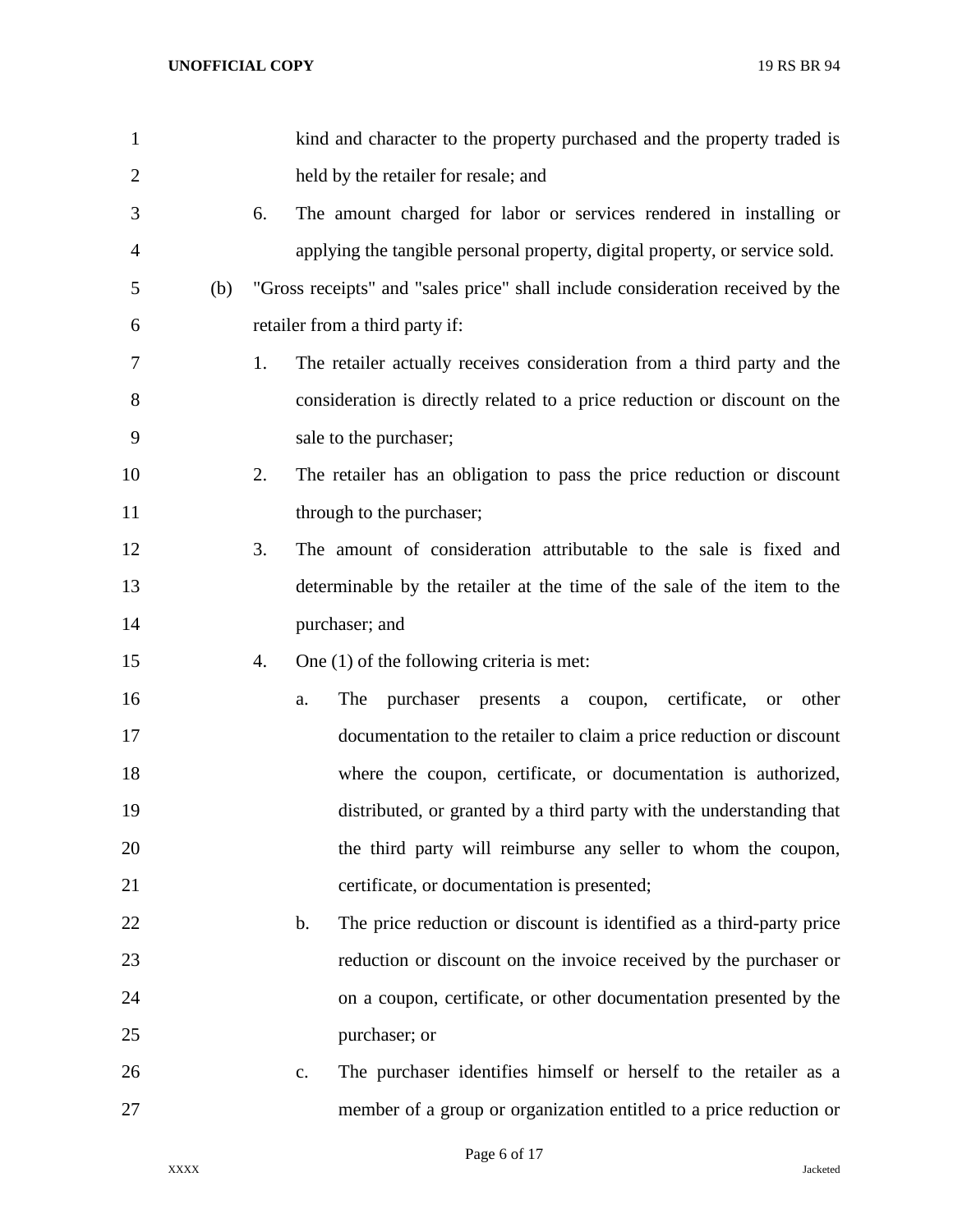| $\mathbf{1}$   |            |     | discount. A "preferred customer" card that is available to any                   |
|----------------|------------|-----|----------------------------------------------------------------------------------|
| $\overline{2}$ |            |     | patron does not constitute membership in such a group.                           |
| 3              |            | (c) | "Gross receipts" and "sales price" shall not include:                            |
| 4              |            |     | 1.<br>Discounts, including cash, term, or coupons that are not reimbursed by a   |
| 5              |            |     | third party and that are allowed by a retailer and taken by a purchaser on       |
| 6              |            |     | a sale;                                                                          |
| 7              |            |     | 2.<br>Interest, financing, and carrying charges from credit extended on the sale |
| 8              |            |     | of tangible personal property, digital property, or services, if the amount      |
| 9              |            |     | is separately stated on the invoice, bill of sale, or similar document given     |
| 10             |            |     | to the purchaser; or                                                             |
| 11             |            |     | 3.<br>Any taxes legally imposed directly on the purchaser that are separately    |
| 12             |            |     | stated on the invoice, bill of sale, or similar document given to the            |
| 13             |            |     | purchaser.                                                                       |
| 14             |            | (d) | As used in this subsection, "third party" means a person other than the          |
| 15             |            |     | purchaser;                                                                       |
| 16             | (16)       |     | "In this state" or "in the state" means within the exterior limits of the        |
| 17             |            |     | Commonwealth and includes all territory within these limits owned by or ceded to |
| 18             |            |     | the United States of America;                                                    |
| 19             |            |     | (17) "Industrial processing" includes:                                           |
| 20             |            | (a) | Refining;                                                                        |
| 21             |            | (b) | Extraction of minerals, ores, coal, clay, stone, petroleum, or natural gas;      |
| 22             |            | (c) | Mining, quarrying, fabricating, and industrial assembling;                       |
| 23             |            | (d) | The processing and packaging of raw materials, in-process materials, and         |
| 24             |            |     | finished products; and                                                           |
| 25             |            | (e) | The processing and packaging of farm and dairy products for sale;                |
| 26             | $(18)$ (a) |     | "Lease or rental" means any transfer of possession or control of tangible        |
| 27             |            |     | personal property for a fixed or indeterminate term for consideration. A lease   |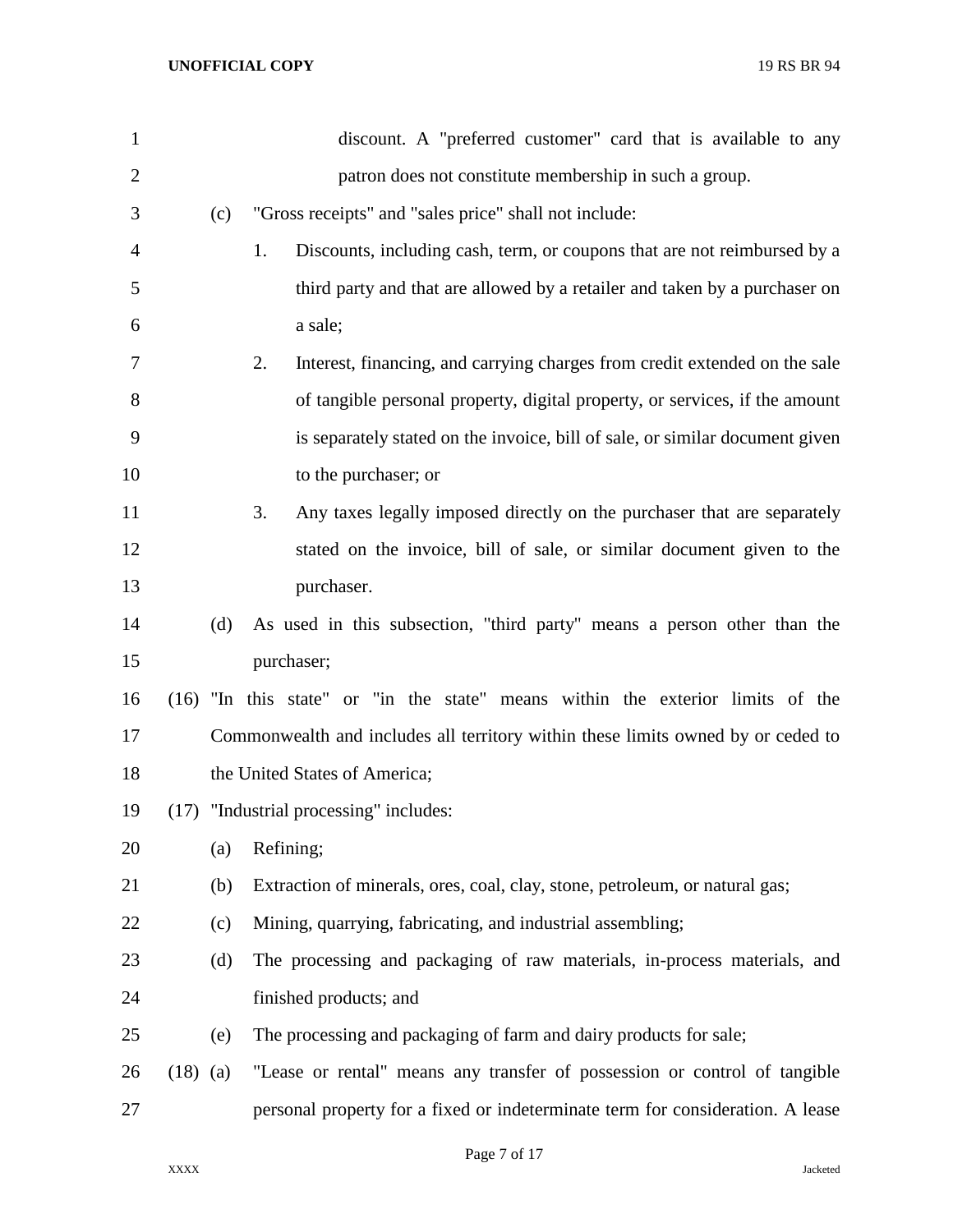| $\mathbf{1}$   |            | or rental shall include future options to:                                       |
|----------------|------------|----------------------------------------------------------------------------------|
| $\overline{2}$ |            | Purchase the property; or<br>1.                                                  |
| 3              |            | 2.<br>Extend the terms of the agreement and agreements covering trailers         |
| $\overline{4}$ |            | where the amount of consideration may be increased or decreased by               |
| 5              |            | reference to the amount realized upon sale or disposition of the property        |
| 6              |            | as defined in 26 U.S.C. sec. $7701(h)(1)$ .                                      |
| 7              | (b)        | "Lease or rental" shall not include:                                             |
| 8              |            | A transfer of possession or control of property under a security<br>1.           |
| 9              |            | agreement or deferred payment plan that requires the transfer of title           |
| 10             |            | upon completion of the required payments;                                        |
| 11             |            | A transfer of possession or control of property under an agreement that<br>2.    |
| 12             |            | requires the transfer of title upon completion of the required payments          |
| 13             |            | and payment of an option price that does not exceed the greater of one           |
| 14             |            | hundred dollars $(\$100)$ or one percent $(1%)$ of the total required            |
| 15             |            | payments; or                                                                     |
| 16             |            | Providing tangible personal property and an operator for the tangible<br>3.      |
| 17             |            | personal property for a fixed or indeterminate period of time. To qualify        |
| 18             |            | for this exclusion, the operator must be necessary for the equipment to          |
| 19             |            | perform as designed, and the operator must do more than maintain,                |
| 20             |            | inspect, or setup the tangible personal property.                                |
| 21             | (c)        | This definition shall apply regardless of the classification of a transaction    |
| 22             |            | under generally accepted accounting principles, the Internal Revenue Code, or    |
| 23             |            | other provisions of federal, state, or local law;                                |
| 24             | $(19)$ (a) | "Machinery for new and expanded industry" means machinery:                       |
| 25             |            | Directly used in the manufacturing or industrial processing process;<br>1.       |
| 26             |            | 2.<br>Which is incorporated for the first time into a plant facility established |
| 27             |            | in this state; and                                                               |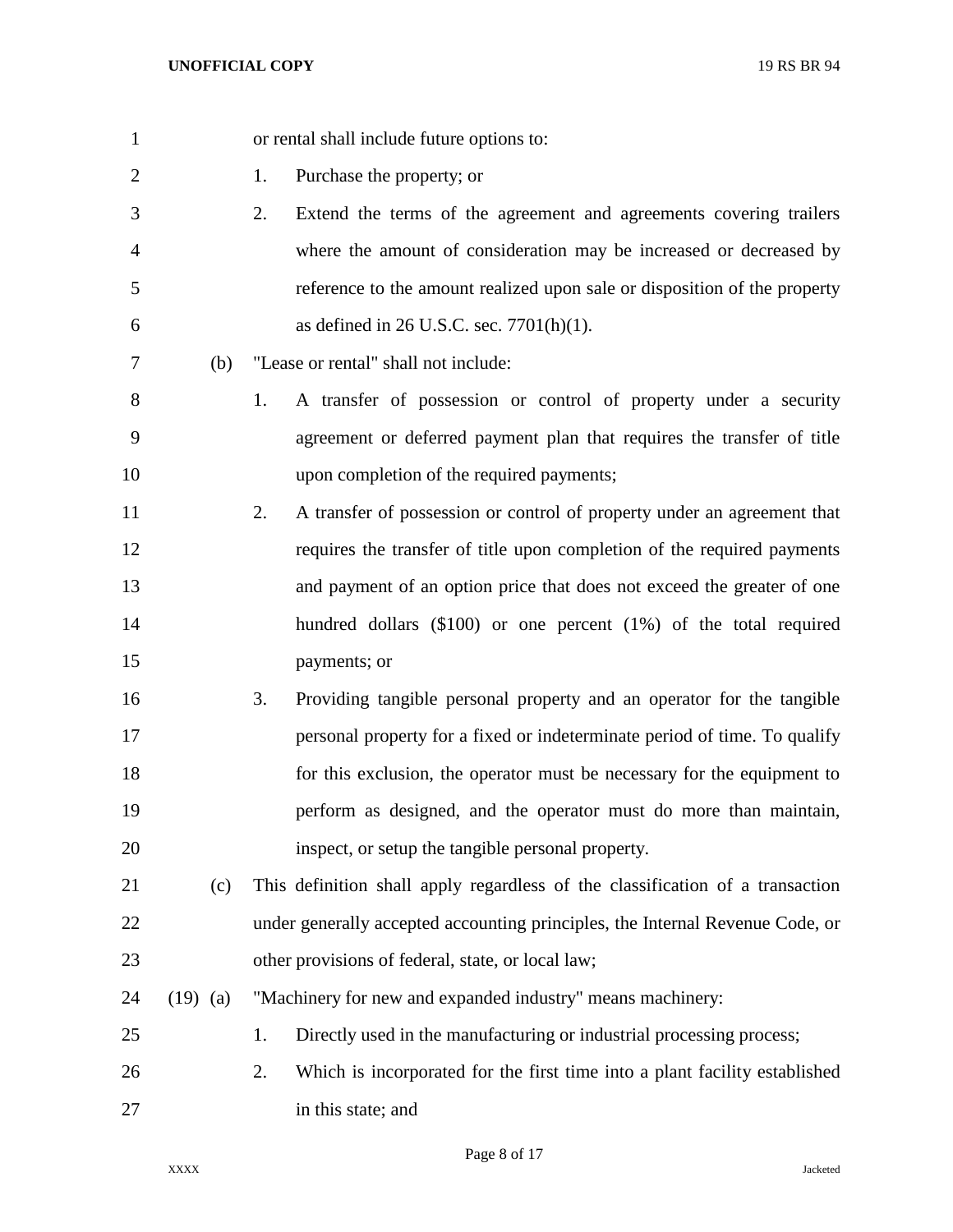| $\mathbf{1}$   |      | Which does not replace machinery in the plant facility unless that<br>3.               |
|----------------|------|----------------------------------------------------------------------------------------|
| $\overline{2}$ |      | machinery purchased to replace existing machinery:                                     |
| 3              |      | Increases the consumption of recycled materials at the plant<br>a.                     |
| $\overline{4}$ |      | facility by not less than ten percent (10%);                                           |
| 5              |      | Performs different functions;<br>$\mathbf b$ .                                         |
| 6              |      | Is used to manufacture a different product; or<br>$C_{\bullet}$                        |
| 7              |      | Has a greater productive capacity, as measured in units of<br>d.                       |
| 8              |      | production, than the machinery being replaced.                                         |
| 9              |      | "Machinery for new and expanded industry" does not include repair,<br>(b)              |
| 10             |      | replacement, or spare parts of any kind, regardless of whether the purchase of         |
| 11             |      | repair, replacement, or spare parts is required by the manufacturer or seller as       |
| 12             |      | a condition of sale or as a condition of warranty;                                     |
| 13             |      | (20) "Manufacturing" means any process through which material having little or no      |
| 14             |      | commercial value for its intended use before processing has appreciable commercial     |
| 15             |      | value for its intended use after processing by the machinery;                          |
| 16             |      | (21) "Marketplace" means any physical or electronic means through which one (1) or     |
| 17             |      | more retailers may advertise and sell or lease tangible personal property or digital   |
| 18             |      | property, such as a catalog, Internet Web site, or television or radio broadcast,      |
| 19             |      | regardless of whether the tangible personal property, digital property, or retailer is |
| 20             |      | physically present in this state;                                                      |
| 21             | (22) | "Marketplace facilitator" means a person that facilitates the retail sale of tangible  |
| 22             |      | personal property or digital property by listing or advertising the tangible personal  |
| 23             |      | property for sale at retail and either directly or indirectly through agreements or    |
| 24             |      | arrangements with third parties, collects the payment from the purchaser, and          |
| 25             |      | transmits the payment to the person selling the property;                              |
| 26             | (23) | "Marketplace retailer" means a person that has an agreement with a marketplace         |
| 27             |      | facilitator and makes retail sales of tangible personal property or digital property   |
|                |      |                                                                                        |

Page 9 of 17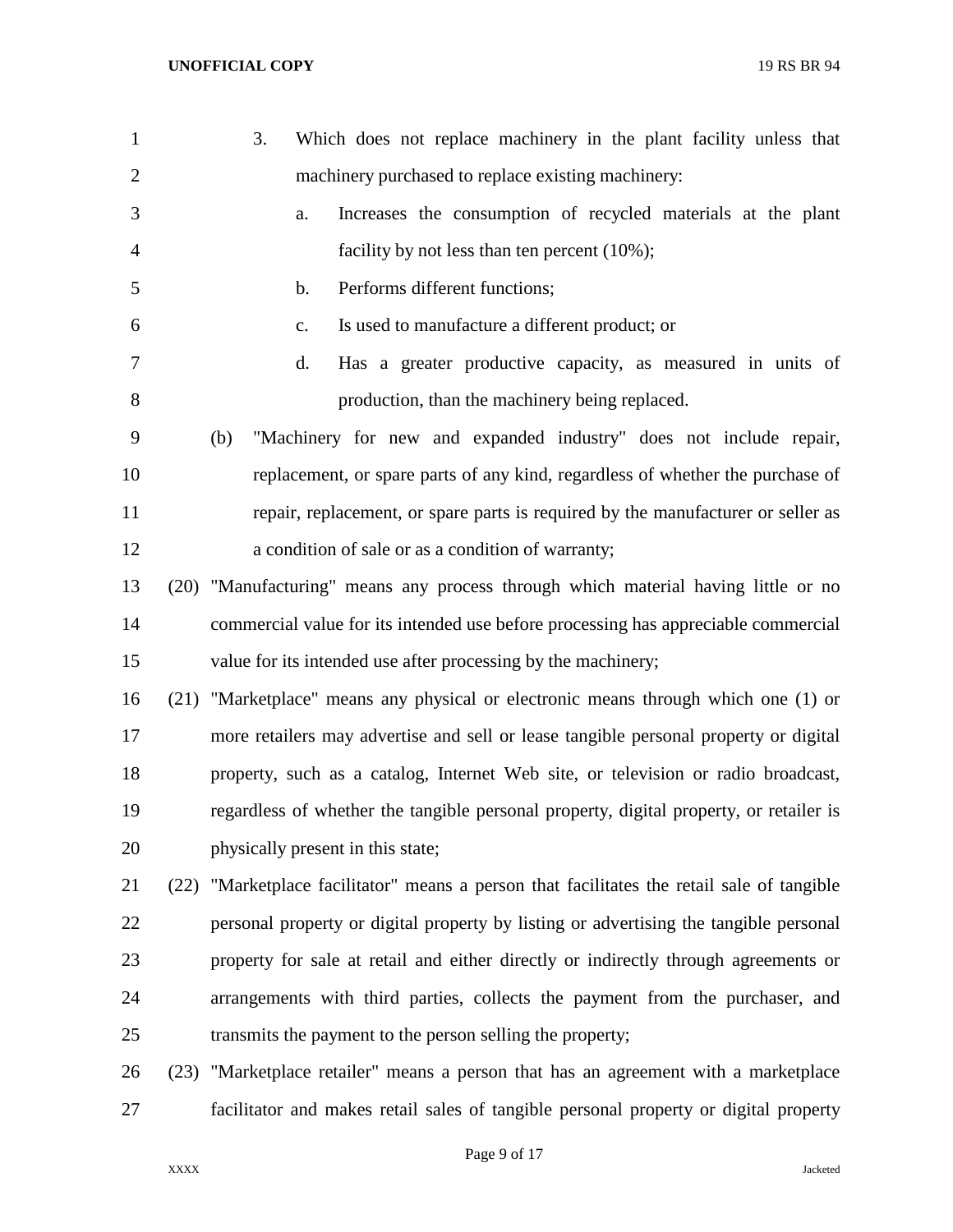## **UNOFFICIAL COPY** 19 RS BR 94

- 1 through a marketplace;
- (24) (a) "Occasional sale" includes:
- 1. A sale of tangible personal property or digital property not held or used by a seller in the course of an activity for which he or she is required to hold a seller's permit, provided such sale is not one (1) of a series of sales sufficient in number, scope, and character to constitute an activity requiring the holding of a seller's permit. In the case of the sale of the entire, or a substantial portion of the nonretail assets of the seller, the number of previous sales of similar assets shall be disregarded in determining whether or not the current sale or sales shall qualify as an occasional sale; or
- 2. Any transfer of all or substantially all the tangible personal property or digital property held or used by a person in the course of such an activity when after such transfer the real or ultimate ownership of such property is substantially similar to that which existed before such transfer.
- (b) For the purposes of this subsection, stockholders, bondholders, partners, or other persons holding an interest in a corporation or other entity are regarded as having the "real or ultimate ownership" of the tangible personal property or digital property of such corporation or other entity;
- (25) (a) "Other direct mail" means any direct mail that is not advertising and promotional direct mail, regardless of whether advertising and promotional direct mail is included in the same mailing.
- (b) "Other direct mail" includes but is not limited to:
- 1. Transactional direct mail that contains personal information specific to the addressee, including but not limited to invoices, bills, statements of account, and payroll advices;
- 

2. Any legally required mailings, including but not limited to privacy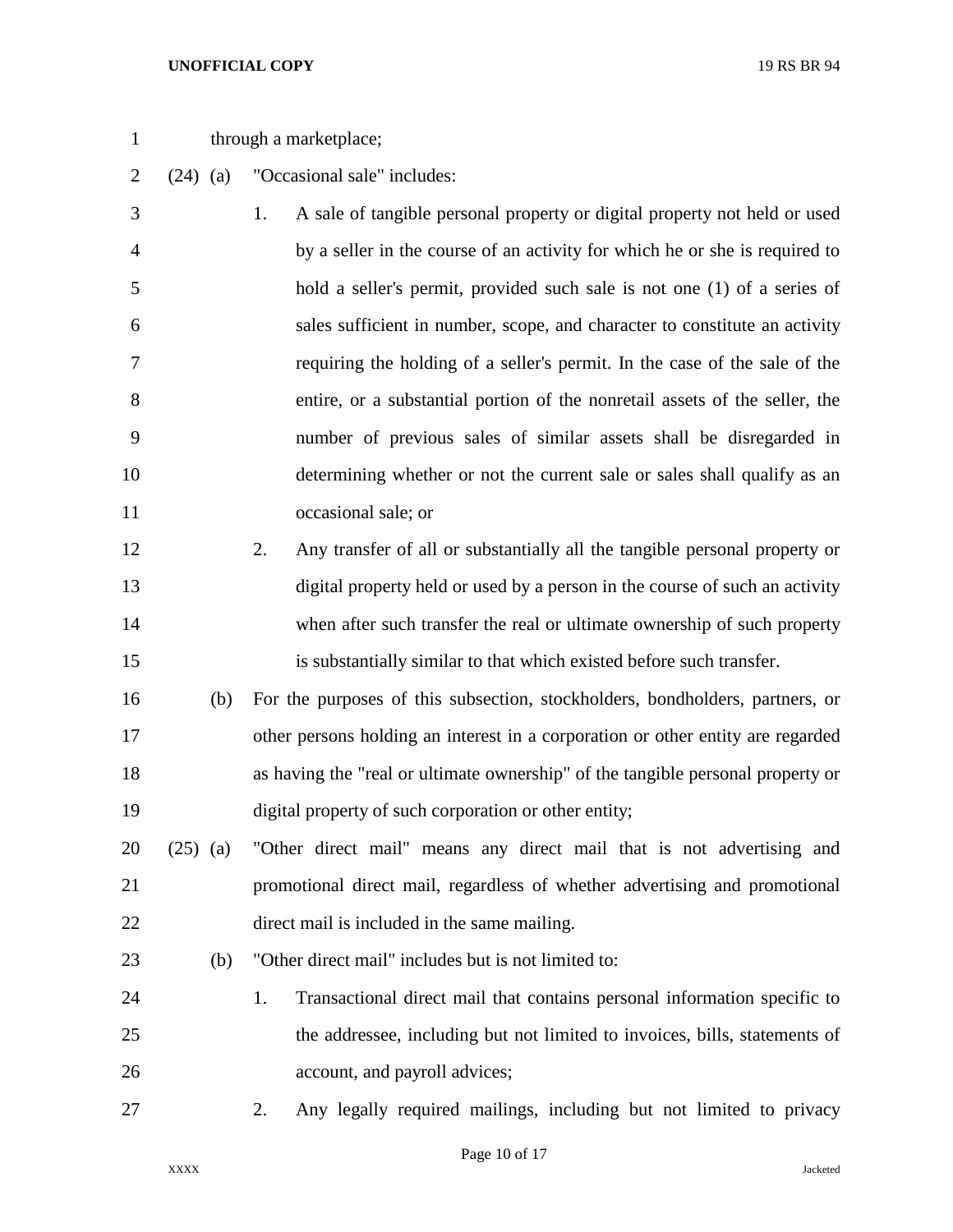| $\mathbf{1}$   |            |     |    | notices, tax reports, and stockholder reports; and                                         |
|----------------|------------|-----|----|--------------------------------------------------------------------------------------------|
| $\overline{2}$ |            |     | 3. | Other nonpromotional direct mail delivered to existing or former                           |
| 3              |            |     |    | shareholders, customers, employees, or agents, including but not limited                   |
| $\overline{4}$ |            |     |    | to newsletters and informational pieces.                                                   |
| 5              |            | (c) |    | "Other direct mail" does not include the development of billing information or             |
| 6              |            |     |    | the provision of any data processing service that is more than incidental to the           |
| 7              |            |     |    | production of printed material;                                                            |
| $8\,$          |            |     |    | (26) "Person" includes any individual, firm, copartnership, joint venture, association,    |
| 9              |            |     |    | social club, fraternal organization, corporation, estate, trust, business trust, receiver, |
| 10             |            |     |    | trustee, syndicate, cooperative, assignee, governmental unit or agency, or any other       |
| 11             |            |     |    | group or combination acting as a unit;                                                     |
| 12             |            |     |    | (27) "Permanent," as the term applies to digital property, means perpetual or for an       |
| 13             |            |     |    | indefinite or unspecified length of time;                                                  |
| 14             |            |     |    | (28) "Plant facility" means a single location that is exclusively dedicated to             |
| 15             |            |     |    | manufacturing or industrial processing activities. A location shall be deemed to be        |
| 16             |            |     |    | exclusively dedicated to manufacturing or industrial processing activities even if         |
| 17             |            |     |    | retail sales are made there, provided that the retail sales are incidental to the          |
| 18             |            |     |    | manufacturing or industrial processing activities occurring at the location. The term      |
| 19             |            |     |    | "plant facility" shall not include any restaurant, grocery store, shopping center, or      |
| 20             |            |     |    | other retail establishment;                                                                |
| 21             | $(29)$ (a) |     |    | "Prewritten computer software" means:                                                      |
| 22             |            |     | 1. | Computer software, including prewritten upgrades, that are not designed                    |
| 23             |            |     |    | and developed by the author or other creator to the specifications of a                    |
| 24             |            |     |    | specific purchaser;                                                                        |
| 25             |            |     | 2. | Software designed and developed by the author or other creator to the                      |
| 26             |            |     |    | specifications of a specific purchaser when it is sold to a person other                   |
| 27             |            |     |    | than the original purchaser; or                                                            |

Page 11 of 17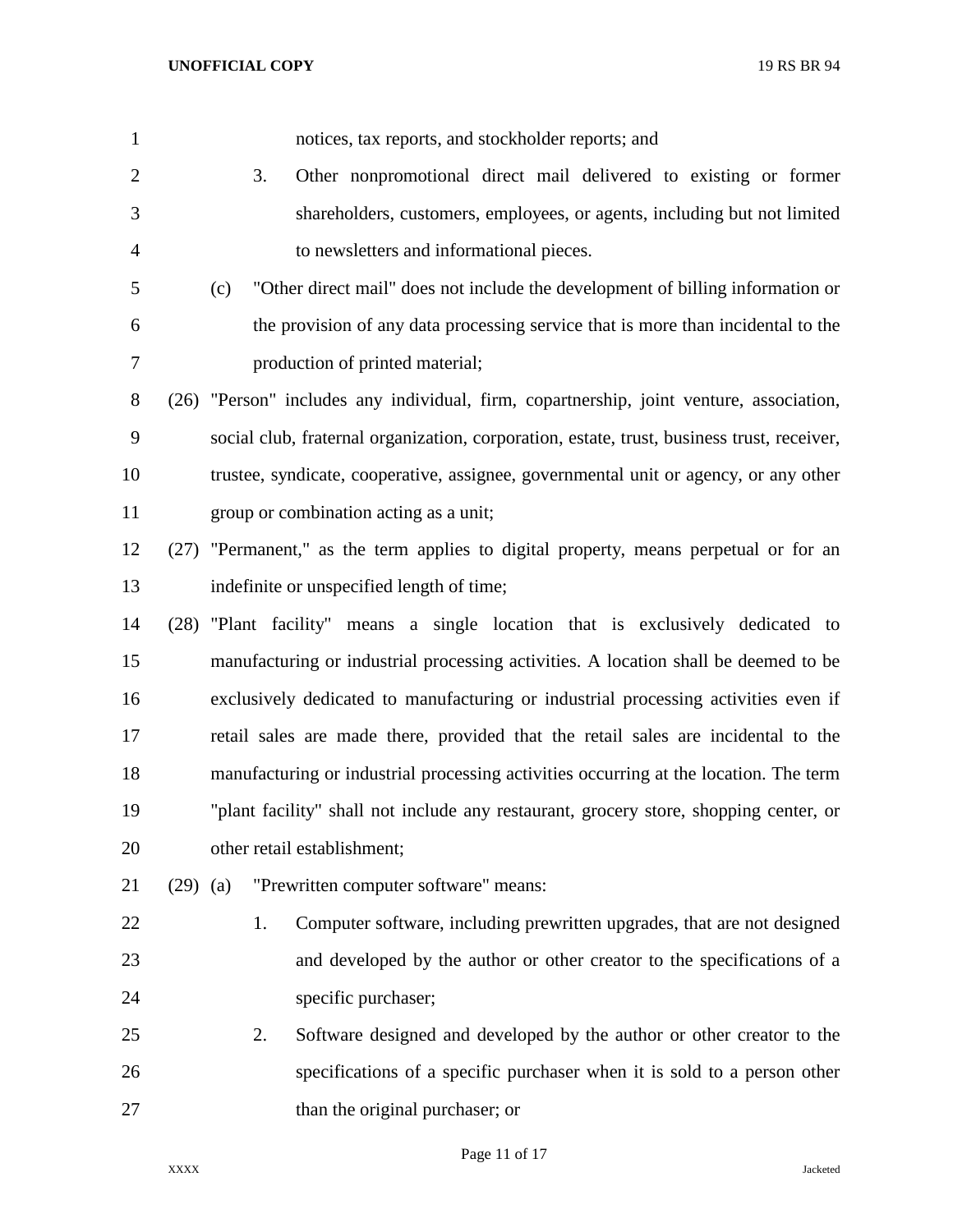| <sup>1</sup>   |     | Any portion of prewritten computer software that is modified or<br>3.    |
|----------------|-----|--------------------------------------------------------------------------|
| 2              |     | enhanced in any manner, where the modification or enhancement is         |
| 3              |     | designed and developed to the specifications of a specific purchaser,    |
| $\overline{4}$ |     | unless there is a reasonable, separately stated charge on an invoice or  |
| .5             |     | other statement of the price to the purchaser for the modification or    |
| 6              |     | enhancement.                                                             |
|                | (b) | When a person modifies or enhances computer software of which the person |

- is not the author or creator, the person shall be deemed to be the author or creator only of the modifications or enhancements the person actually made.
- (c) The combining of two (2) or more prewritten computer software programs or portions thereof does not cause the combination to be other than prewritten computer software;
- (30) (a) "Purchase" means any transfer of title or possession, exchange, barter, lease, or rental, conditional or otherwise, in any manner or by any means whatsoever, of:
- 16 1. Tangible personal property;
- 2. An extended warranty service; or
- 18 3. Digital property transferred electronically;
- for a consideration.
- (b) "Purchase" includes:
- 21 1. When performed outside this state or when the customer gives a resale certificate, the producing, fabricating, processing, printing, or imprinting of tangible personal property for a consideration for consumers who furnish either directly or indirectly the materials used in the producing, fabricating, processing, printing, or imprinting;
- 2. A transaction whereby the possession of tangible personal property or digital property is transferred but the seller retains the title as security for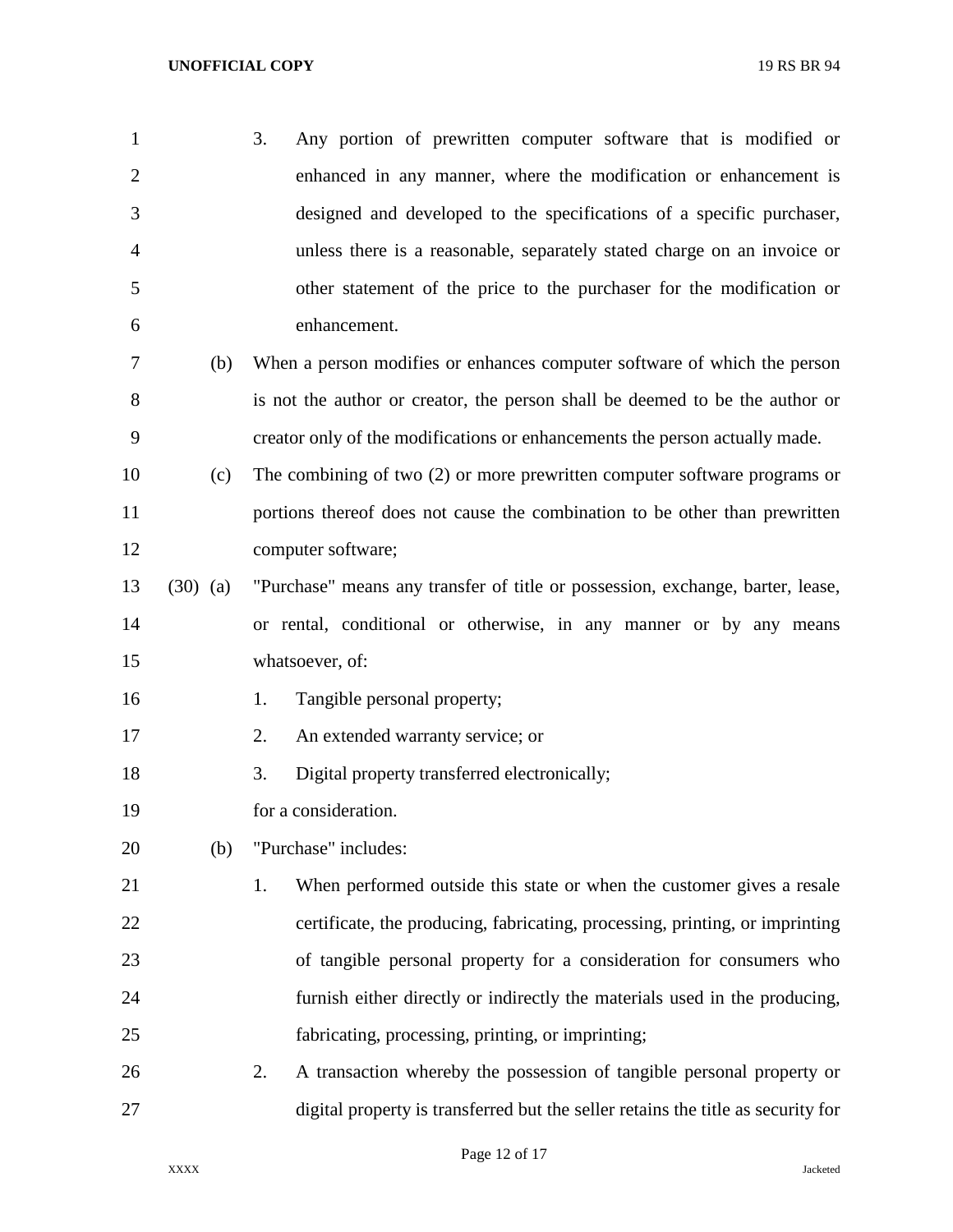| $\mathbf{1}$   |            |     | the payment of the price; and                                                        |
|----------------|------------|-----|--------------------------------------------------------------------------------------|
| $\overline{2}$ |            |     | 3.<br>A transfer for a consideration of the title or possession of tangible          |
| 3              |            |     | personal property or digital property which has been produced,                       |
| $\overline{4}$ |            |     | fabricated, or printed to the special order of the customer, or of any               |
| 5              |            |     | publication;                                                                         |
| 6              |            |     | (31) "Recycled materials" means materials which have been recovered or diverted from |
| 7              |            |     | the solid waste stream and reused or returned to use in the form of raw materials or |
| $8\,$          |            |     | products;                                                                            |
| 9              |            |     | (32) "Recycling purposes" means those activities undertaken in which materials that  |
| 10             |            |     | would otherwise become solid waste are collected, separated, or processed in order   |
| 11             |            |     | to be reused or returned to use in the form of raw materials or products;            |
| 12             |            |     | (33) "Referrer" means a person that:                                                 |
| 13             |            | (a) | Contracts with a retailer or retailer's representative to advertise or list tangible |
| 14             |            |     | personal property or digital property for sale or lease;                             |
| 15             |            | (b) | Makes referrals by connecting a person to the retailer or the retailer's             |
| 16             |            |     | representative, but not acting as a marketplace facilitator; and                     |
| 17             |            | (c) | Received in the prior calendar year or the current calendar year, in the             |
| 18             |            |     | aggregate, at least ten thousand dollars (\$10,000) in consideration from            |
| 19             |            |     | remote retailers, marketplace retailers, or representatives of remote retailers or   |
| 20             |            |     | marketplace retailers for referrals on retail sales to purchasers in this state;     |
| 21             | $(34)$ (a) |     | "Remote retailer" means a retailer with no physical presence in this state.          |
| 22             |            | (b) | "Remote retailer" does not include a marketplace facilitator or a referrer;          |
| 23             | $(35)$ (a) |     | "Repair, replacement, or spare parts" means any tangible personal property           |
| 24             |            |     | used to maintain, restore, mend, or repair machinery or equipment.                   |
| 25             |            | (b) | "Repair, replacement, or spare parts" does not include machine oils, grease, or      |
| 26             |            |     | industrial tools;                                                                    |
| 27             | $(36)$ (a) |     | "Retailer" means:                                                                    |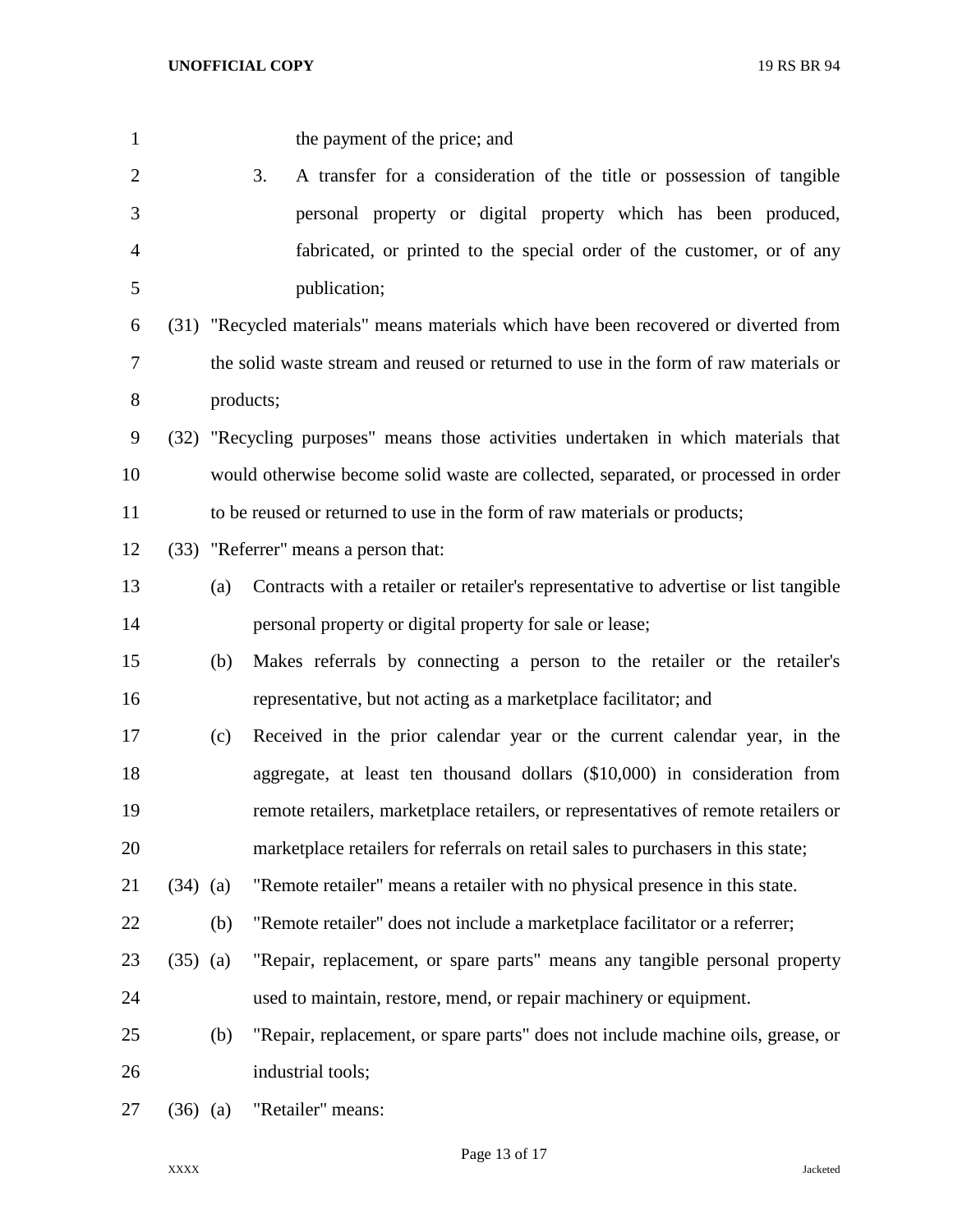- 1. Every person engaged in the business of making retail sales of tangible personal property, digital property, or furnishing any services included in KRS 139.200;
- 2. Every person engaged in the business of making sales at auction of tangible personal property or digital property owned by the person or others for storage, use or other consumption, except as provided in paragraph (c) of this subsection;
- 3. Every person making more than two (2) retail sales of tangible personal property or digital property during any twelve (12) month period, including sales made in the capacity of assignee for the benefit of 11 creditors, or receiver or trustee in bankruptcy;
- 4. Any person conducting a race meeting under the provision of KRS Chapter 230, with respect to horses which are claimed during the meeting.
- (b) When the department determines that it is necessary for the efficient administration of this chapter to regard any salesmen, representatives, peddlers, or canvassers as the agents of the dealers, distributors, supervisors or employers under whom they operate or from whom they obtain the tangible personal property or digital property sold by them, irrespective of whether they are making sales on their own behalf or on behalf of the dealers, distributors, supervisors or employers, the department may so regard them and may regard the dealers, distributors, supervisors or employers as retailers for purposes of this chapter.
- (c) 1. Any person making sales at a charitable auction for a qualifying entity shall not be a retailer for purposes of the sales made at the charitable auction if:
- 

a. The qualifying entity, not the person making sales at the auction, is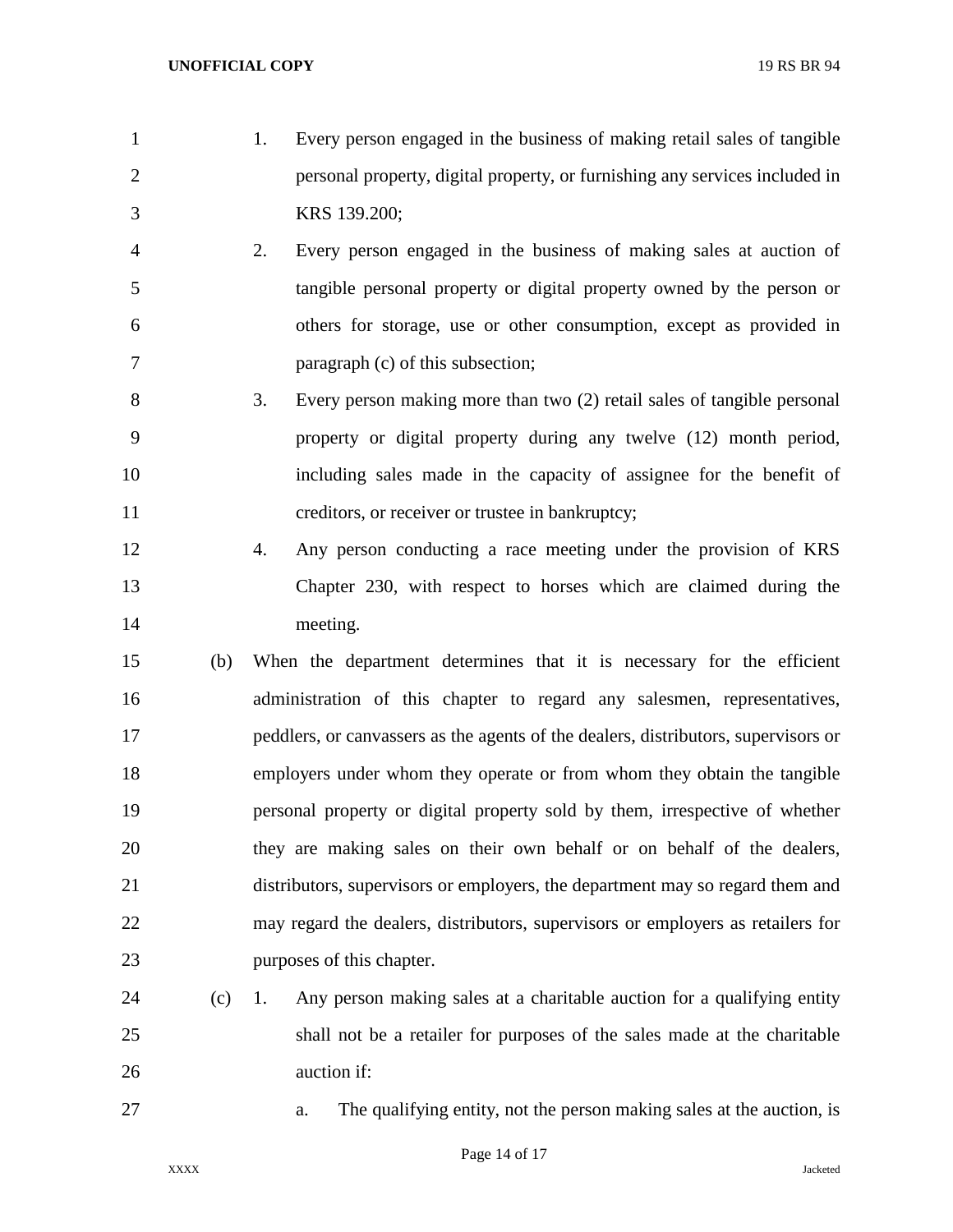| $\mathbf{1}$   |            | sponsoring the auction;                                                                 |
|----------------|------------|-----------------------------------------------------------------------------------------|
| $\overline{2}$ |            | b.<br>The purchaser of tangible personal property at the auction directly               |
| 3              |            | pays the qualifying entity sponsoring the auction for the property                      |
| $\overline{4}$ |            | and not the person making the sales at the auction; and                                 |
| 5              |            | The qualifying entity, not the person making sales at the auction, is<br>$\mathbf{c}$ . |
| 6              |            | responsible for the collection, control, and disbursement of the                        |
| 7              |            | auction proceeds.                                                                       |
| 8              |            | 2.<br>If the conditions set forth in subparagraph 1. of this paragraph are met,         |
| 9              |            | the qualifying entity sponsoring the auction shall be the retailer for                  |
| 10             |            | purposes of the sales made at the charitable auction.                                   |
| 11             |            | 3.<br>For purposes of this paragraph, "qualifying entity" means a resident:             |
| 12             |            | Church;<br>a.                                                                           |
| 13             |            | School;<br>b.                                                                           |
| 14             |            | Civic club; or<br>c.                                                                    |
| 15             |            | Any other nonprofit charitable, religious,<br>d.<br>or educational                      |
| 16             |            | organization;                                                                           |
| 17             |            | (37) "Retail sale" means any sale, lease, or rental for any purpose other than resale,  |
| 18             |            | sublease, or subrent;                                                                   |
| 19             | $(38)$ (a) | "Ringtones" means digitized sound files that are downloaded onto a device               |
| 20             |            | and that may be used to alert the customer with respect to a communication.             |
| 21             | (b)        | "Ringtones" shall not include ringback tones or other digital files that are not        |
| 22             |            | stored on the purchaser's communications device;                                        |
| 23             | $(39)$ (a) | "Sale" means:                                                                           |
| 24             |            | The furnishing of any services included in KRS 139.200;<br>1.                           |
| 25             |            | 2.<br>Any transfer of title or possession, exchange, barter, lease, or rental,          |
| 26             |            | conditional or otherwise, in any manner or by any means whatsoever, of:                 |
| 27             |            | Tangible personal property; or<br>a.                                                    |

Page 15 of 17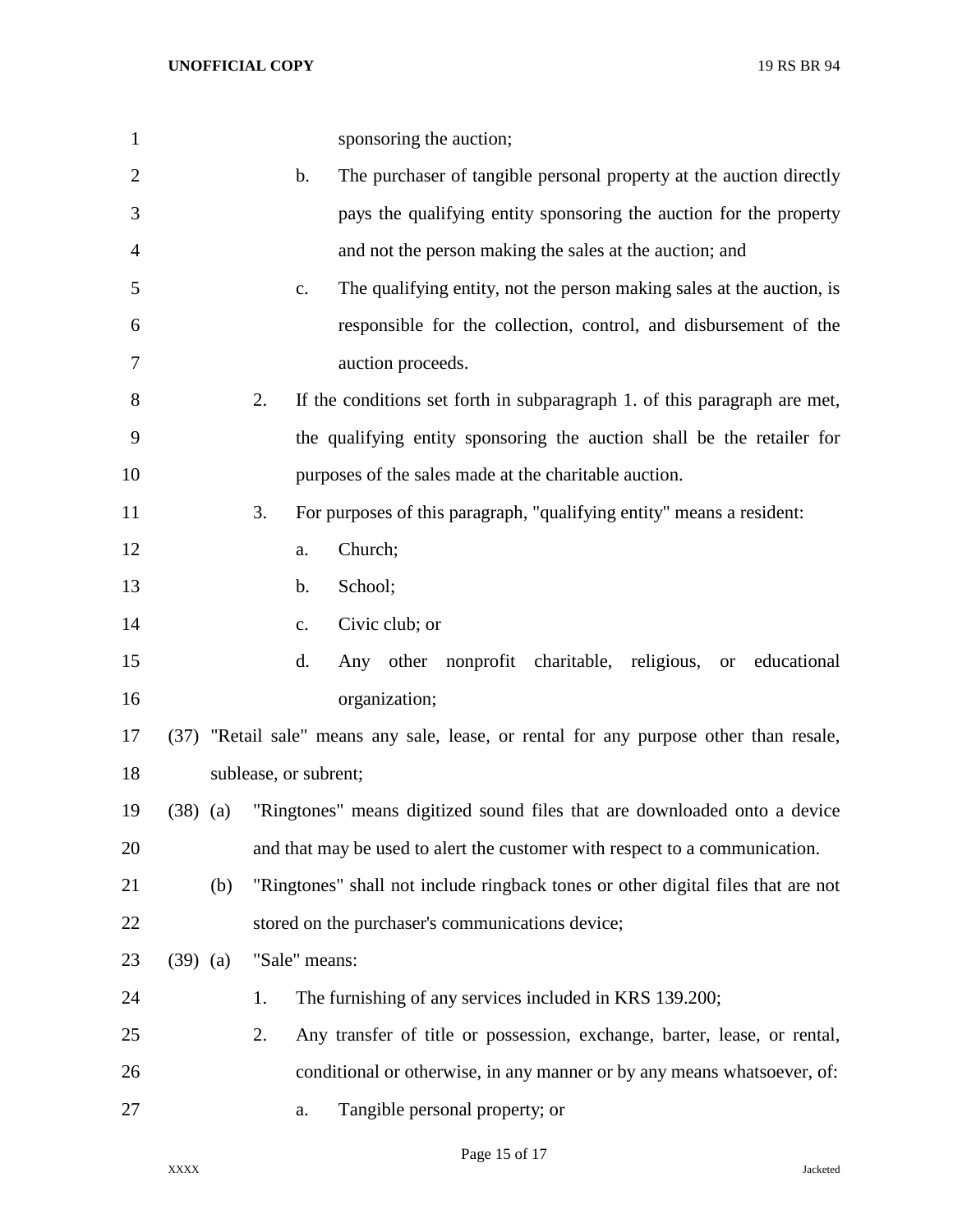| $\mathbf{1}$   |            | $\mathbf b$ .<br>Digital property transferred electronically;                            |
|----------------|------------|------------------------------------------------------------------------------------------|
| $\overline{2}$ |            | for a consideration.                                                                     |
| 3              | (b)        | "Sale" includes but is not limited to:                                                   |
| 4              |            | The producing, fabricating, processing, printing, or imprinting of<br>1.                 |
| 5              |            | tangible personal property or digital property for a consideration for                   |
| 6              |            | purchasers who furnish, either directly or indirectly, the materials used                |
| 7              |            | in the producing, fabricating, processing, printing, or imprinting;                      |
| 8              |            | A transaction whereby the possession of tangible personal property or<br>2.              |
| 9              |            | digital property is transferred, but the seller retains the title as security            |
| 10             |            | for the payment of the price; and                                                        |
| 11             |            | A transfer for a consideration of the title or possession of tangible<br>3.              |
| 12             |            | personal property or digital property which has been produced,                           |
| 13             |            | fabricated, or printed to the special order of the purchaser.                            |
| 14             | (c)        | This definition shall apply regardless of the classification of a transaction            |
| 15             |            | under generally accepted accounting principles, the Internal Revenue Code, or            |
| 16             |            | other provisions of federal, state, or local law;                                        |
| 17             |            | (40) "Seller" includes every person engaged in the business of selling tangible personal |
| 18             |            | property, digital property, or services of a kind, the gross receipts from the retail    |
| 19             |            | sale of which are required to be included in the measure of the sales tax, and every     |
| 20             |            | person engaged in making sales for resale;                                               |
| 21             | $(41)$ (a) | "Storage" includes any keeping or retention in this state for any purpose                |
| 22             |            | except sale in the regular course of business or subsequent use solely outside           |
| 23             |            | this state of tangible personal property or digital property purchased from a            |
| 24             |            | retailer.                                                                                |
| 25             | (b)        | "Storage" does not include the keeping, retaining, or exercising any right or            |
| 26             |            | power over tangible personal property for the purpose of subsequently                    |
| 27             |            | transporting it outside the state for use thereafter solely outside the state, or for    |

Page 16 of 17